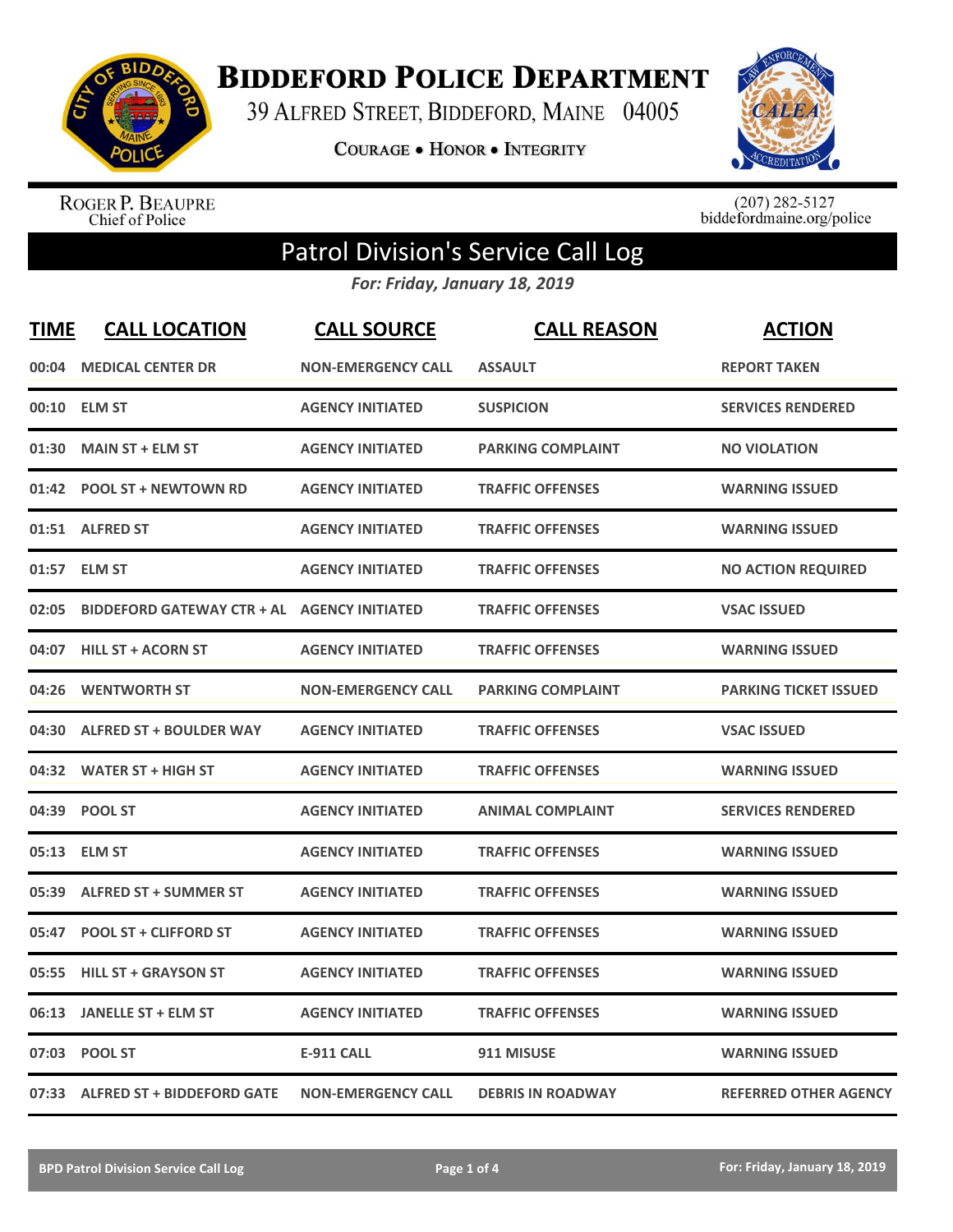| <b>TIME</b>                                                                                        | <b>CALL LOCATION</b>         | <b>CALL SOURCE</b>        | <b>CALL REASON</b>            | <b>ACTION</b>               |
|----------------------------------------------------------------------------------------------------|------------------------------|---------------------------|-------------------------------|-----------------------------|
|                                                                                                    | 07:36 ALFRED ST              | <b>AGENCY INITIATED</b>   | <b>TRAFFIC OFFENSES</b>       | <b>WARNING ISSUED</b>       |
|                                                                                                    | 07:49 ALFRED ST              | <b>AGENCY INITIATED</b>   | <b>TRAFFIC OFFENSES</b>       | <b>WARNING ISSUED</b>       |
|                                                                                                    | 07:58 ALFRED ST              | <b>AGENCY INITIATED</b>   | <b>TRAFFIC OFFENSES</b>       | <b>WARNING ISSUED</b>       |
|                                                                                                    | 08:15 GRANITE ST             | E-911 CALL                | 911 MISUSE                    | <b>WARNING ISSUED</b>       |
|                                                                                                    | 08:28 MAY ST                 | <b>AGENCY INITIATED</b>   | <b>TRAFFIC OFFENSES</b>       | <b>WARNING ISSUED</b>       |
|                                                                                                    | 08:42 MAIN ST                | <b>AGENCY INITIATED</b>   | <b>TRAFFIC OFFENSES</b>       | <b>VSAC ISSUED</b>          |
|                                                                                                    | 09:22 WATER ST + HIGH ST     | <b>AGENCY INITIATED</b>   | <b>TRAFFIC OFFENSES</b>       | <b>WARNING ISSUED</b>       |
|                                                                                                    | 09:52 BIRCH ST               | <b>AGENCY INITIATED</b>   | <b>ASSIST PD AGENCY</b>       | <b>SERVICES RENDERED</b>    |
|                                                                                                    | 09:57 WATER ST + PIKE ST     | <b>E-911 CALL</b>         | <b>DISABLED VEHICLE</b>       | <b>SERVICES RENDERED</b>    |
|                                                                                                    | 10:02 BACON ST + SULLIVAN ST | <b>AGENCY INITIATED</b>   | <b>DISTURBANCE / NOISE</b>    | <b>REPORT TAKEN</b>         |
|                                                                                                    | 10:07 ELM ST                 | <b>AGENCY INITIATED</b>   | <b>TRAFFIC OFFENSES</b>       | <b>WARNING ISSUED</b>       |
|                                                                                                    | 10:07 ELM ST + PEARL ST      | <b>AGENCY INITIATED</b>   | <b>TRAFFIC OFFENSES</b>       | <b>WARNING ISSUED</b>       |
|                                                                                                    | 10:14 WACO DR                | <b>AGENCY INITIATED</b>   | <b>TRAFFIC OFFENSES</b>       | <b>WARNING ISSUED</b>       |
|                                                                                                    | 10:22 WATER ST               | <b>NON-EMERGENCY CALL</b> | <b>LITTERING</b>              | <b>SERVICES RENDERED</b>    |
| 10:30                                                                                              | <b>ELM ST</b>                | <b>AGENCY INITIATED</b>   | <b>TRAFFIC OFFENSES</b>       | <b>VSAC ISSUED</b>          |
|                                                                                                    | 10:50 RAYMOND ST             | <b>AGENCY INITIATED</b>   | <b>PAPERWORK</b>              | <b>PAPERWORK NOT SERVED</b> |
|                                                                                                    | 10:51 MAIN ST                | <b>NON-EMERGENCY CALL</b> | <b>TRESPASSING</b>            | <b>SERVICES RENDERED</b>    |
|                                                                                                    | 10:54 ALFRED ST              | <b>AGENCY INITIATED</b>   | <b>LICENSING MEETING</b>      | <b>REPORT TAKEN</b>         |
|                                                                                                    | 11:04 FREEMAN ST             | <b>NON-EMERGENCY CALL</b> | <b>ANIMAL COMPLAINT</b>       | <b>SERVICES RENDERED</b>    |
|                                                                                                    | 11:15 ALFRED ST              | <b>WALK-IN AT STATION</b> | <b>COURT ORDERED CHECK IN</b> | <b>NO VIOLATION</b>         |
|                                                                                                    | 11:17 ALFRED ST              | <b>AGENCY INITIATED</b>   | <b>TRAFFIC OFFENSES</b>       | <b>WARNING ISSUED</b>       |
|                                                                                                    | 11:24 CLEAVES ST             | E-911 CALL                | <b>BURGLARY</b>               | <b>REPORT TAKEN</b>         |
|                                                                                                    | 11:26 ALFRED ST              | <b>AGENCY INITIATED</b>   | <b>TRAFFIC OFFENSES</b>       | <b>VSAC ISSUED</b>          |
|                                                                                                    | 11:38 ALFRED ST              | <b>AGENCY INITIATED</b>   | <b>WARRANT ARREST</b>         | <b>ARREST(S) MADE</b>       |
| OFFENDER: TODD WALTER MERCHANT  AGE: 37  RESIDENT OF: GARLAND, ME<br><b>CHARGE: WARRANT ARREST</b> |                              |                           |                               |                             |
|                                                                                                    | 11:57 ALFRED ST              | <b>E-911 CALL</b>         | 911 MISUSE                    | <b>NO ACTION REQUIRED</b>   |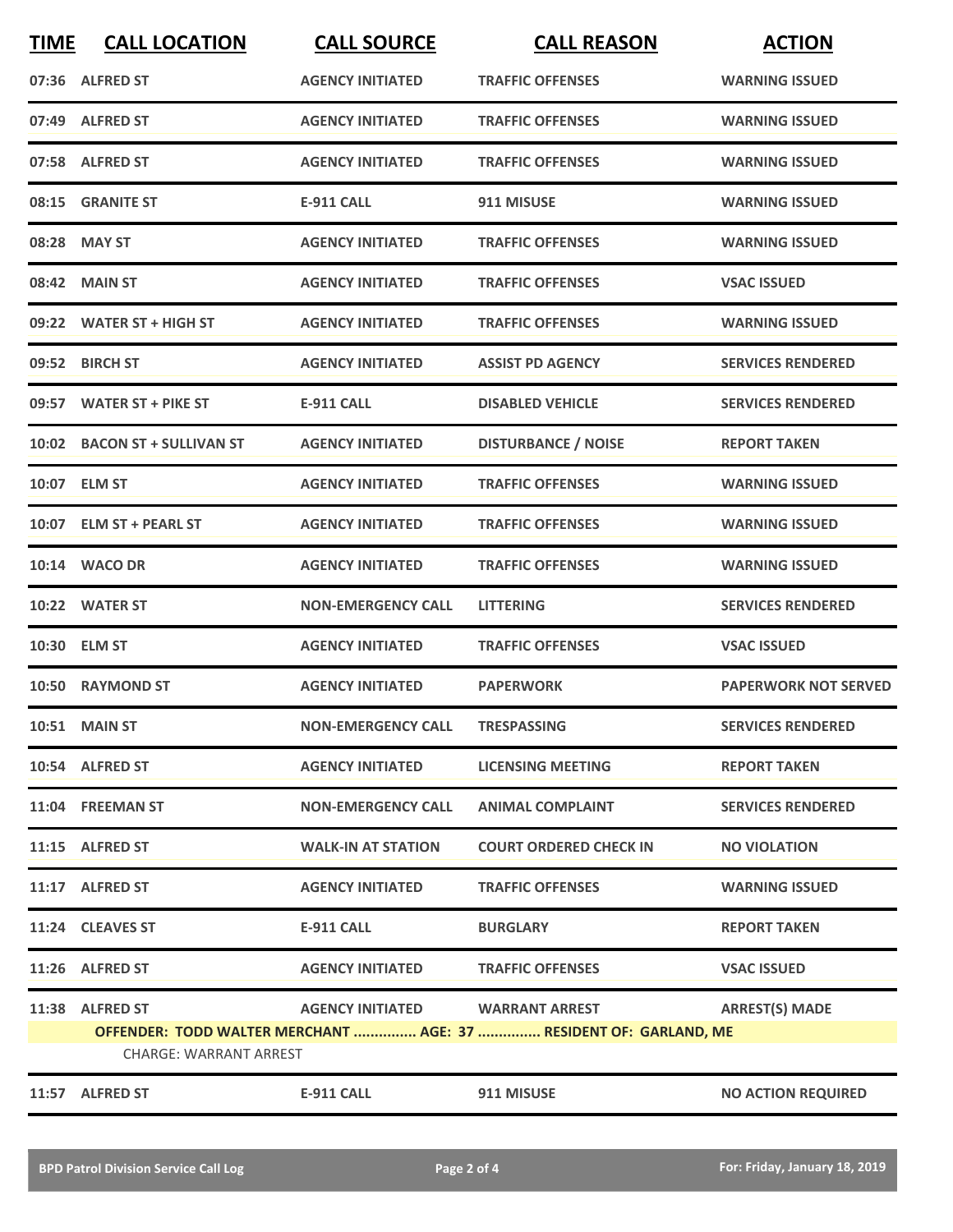| <b>TIME</b> | <b>CALL LOCATION</b>                                                                                                                                                         | <b>CALL SOURCE</b>                         | <b>CALL REASON</b>               | <b>ACTION</b>                |  |
|-------------|------------------------------------------------------------------------------------------------------------------------------------------------------------------------------|--------------------------------------------|----------------------------------|------------------------------|--|
|             | 12:15 SUMMER ST                                                                                                                                                              | <b>AGENCY INITIATED</b>                    | <b>PAPERWORK</b>                 | <b>NEGATIVE CONTACT</b>      |  |
|             | 13:08 ALFRED ST                                                                                                                                                              | <b>AGENCY INITIATED</b>                    | <b>SEX OFFENDER REGISTRATION</b> | <b>REPORT TAKEN</b>          |  |
|             | 13:11 HILL ST                                                                                                                                                                | <b>NON-EMERGENCY CALL</b>                  | <b>ARTICLES LOST/FOUND</b>       | <b>SERVICES RENDERED</b>     |  |
|             | 13:19 LINCOLN ST                                                                                                                                                             | <b>E-911 CALL</b>                          | 911 MISUSE                       | <b>REFERRED OTHER AGENCY</b> |  |
|             | 13:40 SPRINGBROOK DR                                                                                                                                                         | <b>NON-EMERGENCY CALL</b>                  | <b>MENTAL ILLNESS CASES</b>      | <b>TRANSPORT TO CRISIS</b>   |  |
|             | 14:22 ALFRED ST                                                                                                                                                              | <b>AGENCY INITIATED</b>                    | <b>TRAFFIC OFFENSES</b>          | <b>WARNING ISSUED</b>        |  |
|             | 14:48 ALFRED ST                                                                                                                                                              | <b>WALK-IN AT STATION</b>                  | <b>PAPERWORK</b>                 | <b>PAPERWORK SERVED</b>      |  |
|             | 14:48 ALFRED ST                                                                                                                                                              | <b>E-911 CALL</b>                          | 911 MISUSE                       | <b>NO ACTION REQUIRED</b>    |  |
|             | 15:13 BOULDER WAY                                                                                                                                                            | <b>NON-EMERGENCY CALL</b>                  | <b>THEFT</b>                     | <b>REPORT TAKEN</b>          |  |
|             | 15:53 SHOPS WAY                                                                                                                                                              | <b>NON-EMERGENCY CALL</b>                  | <b>ANIMAL COMPLAINT</b>          | <b>GONE ON ARRIVAL</b>       |  |
|             | <b>15:58 GRANITE ST</b>                                                                                                                                                      | <b>NON-EMERGENCY CALL</b>                  | <b>SUSPICION</b>                 | <b>NO VIOLATION</b>          |  |
|             | 16:01 ALFRED ST + BOULDER WAY                                                                                                                                                | <b>AGENCY INITIATED</b>                    | <b>DISABLED VEHICLE</b>          | <b>VEHICLE TOWED</b>         |  |
|             | 16:05 AMHERST ST                                                                                                                                                             | <b>AGENCY INITIATED</b>                    | <b>PAPERWORK</b>                 | <b>NEGATIVE CONTACT</b>      |  |
|             | 16:20 ALFRED ST                                                                                                                                                              | <b>WALK-IN AT STATION</b>                  | <b>COURT ORDERED CHECK IN</b>    | <b>SERVICES RENDERED</b>     |  |
|             | 16:30 ALFRED ST                                                                                                                                                              | <b>NON-EMERGENCY CALL</b>                  | <b>ANIMAL COMPLAINT</b>          | <b>GONE ON ARRIVAL</b>       |  |
|             | 16:50 GREENFIELD LN                                                                                                                                                          | <b>AGENCY INITIATED</b>                    | <b>PAPERWORK</b>                 | <b>NEGATIVE CONTACT</b>      |  |
|             | 17:02 COUNTRY DR                                                                                                                                                             | E-911 CALL                                 | <b>TRESPASSING</b>               | <b>WARNING ISSUED</b>        |  |
|             | 17:13 ALFRED ST                                                                                                                                                              | E-911 CALL                                 | <b>ROAD DEBRIS</b>               | <b>NEGATIVE CONTACT</b>      |  |
|             | 17:27 ALFRED ST                                                                                                                                                              | <b>WALK-IN AT STATION PRISONER PROCESS</b> |                                  |                              |  |
|             | OFFENDER: NICOLE JEAN PELLETIER  AGE: 34  RESIDENT OF: LYMAN, ME<br>CHARGE: THEFT BY UNAUTHORIZED TAKING OR TRANSFER - SHOPLIFTING<br>CHARGE: VIOLATING CONDITION OF RELEASE |                                            |                                  |                              |  |
|             | 17:42 MAIN ST                                                                                                                                                                | <b>NON-EMERGENCY CALL</b>                  | <b>CRIMINAL MISCHIEF</b>         | <b>REPORT TAKEN</b>          |  |
|             | 17:58 ALFRED ST                                                                                                                                                              | <b>WALK-IN AT STATION</b>                  | <b>PAPERWORK</b>                 | <b>REFERRED OTHER AGENCY</b> |  |
|             | 18:46 MARINER WAY                                                                                                                                                            | <b>NON-EMERGENCY CALL</b>                  | <b>ARTICLES LOST/FOUND</b>       | <b>SERVICES RENDERED</b>     |  |
|             | 18:48 ALFRED ST                                                                                                                                                              | <b>WALK-IN AT STATION</b>                  | <b>PAPERWORK</b>                 | <b>PAPERWORK SERVED</b>      |  |
|             | <b>18:58 VINE ST</b>                                                                                                                                                         | <b>NON-EMERGENCY CALL</b>                  | <b>TRESPASSING</b>               | <b>VEHICLE TOWED</b>         |  |
|             | 19:39 ALFRED ST                                                                                                                                                              | AGENCY INITIATED PAPERWORK                 |                                  | <b>NEGATIVE CONTACT</b>      |  |